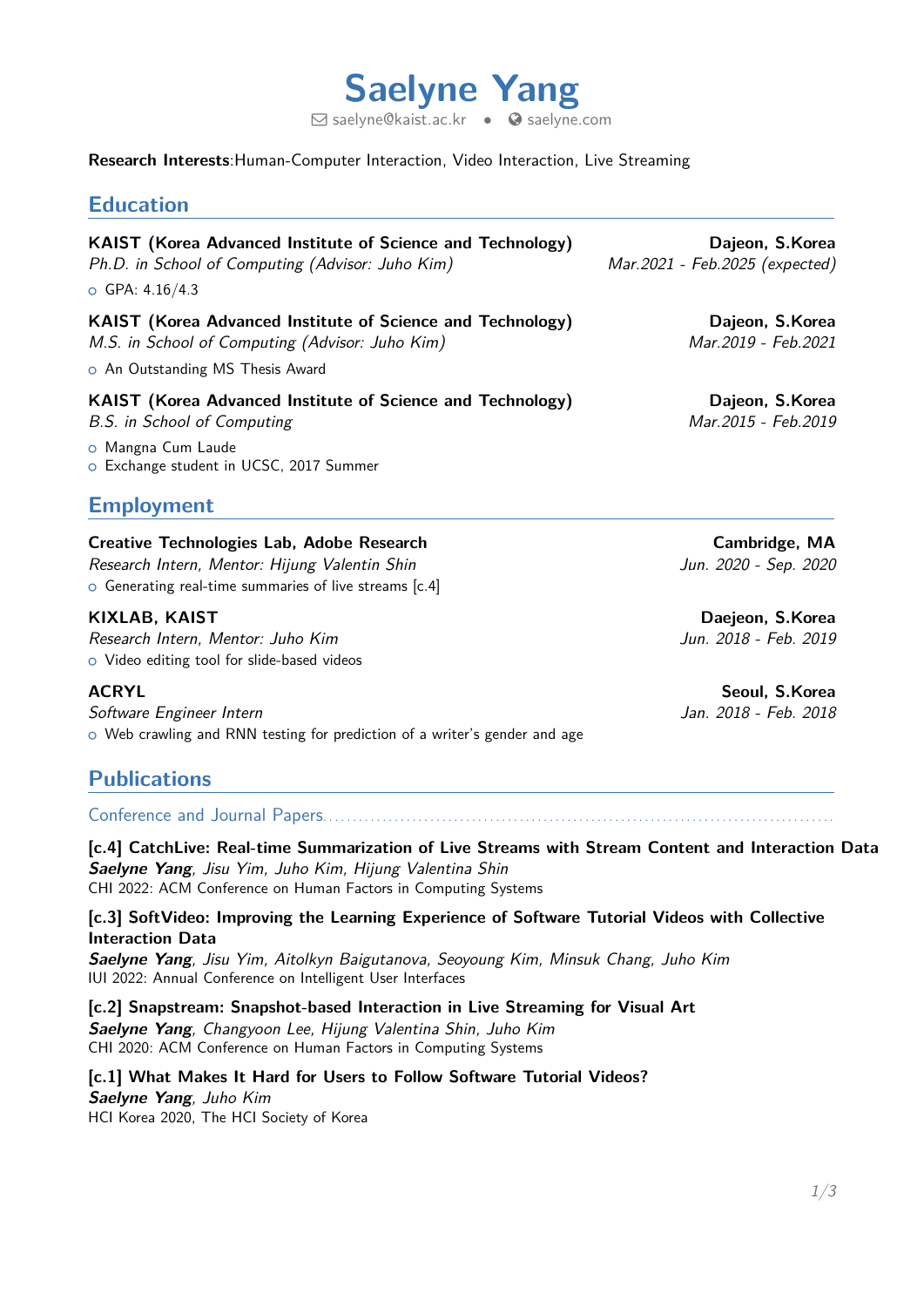| Posters and Workshop Papers.                                                                                                                                                                                                                                                 |             |  |
|------------------------------------------------------------------------------------------------------------------------------------------------------------------------------------------------------------------------------------------------------------------------------|-------------|--|
| [p.1] Improving Video Interfaces by Presenting Informational Units of Videos<br>Saelyne Yang, Sankyung Kwak, Taesoo Kim, Juho Kim<br>CHI 2022 Workshop on Computational Approaches for Understanding, Generating, and Adapting User Interfaces<br><b>Honors &amp; Awards</b> |             |  |
|                                                                                                                                                                                                                                                                              |             |  |
| Inseong Fellow (\$1,000)<br>KAIST, Scholarship given to students for their service and impact on the school                                                                                                                                                                  | 2021        |  |
| An Outstanding TA Award<br>School of Computing, KAIST                                                                                                                                                                                                                        | Spring 2021 |  |
| An Outstanding MS Thesis Award<br>School of Computing, KAIST                                                                                                                                                                                                                 | 2021        |  |
| Kwanjeong scholarship (\$20,000)<br>Scholarship given to outstanding graduate students in the nation                                                                                                                                                                         | 2019-2020   |  |
| <b>Encouragement Award</b><br>SW Talent Festival, hosted by the Ministry of Science and ICT                                                                                                                                                                                  | 2018        |  |
| Dean's list<br>School of Computing, KAIST                                                                                                                                                                                                                                    | Spring 2018 |  |
| <b>Excellence Award</b><br>Writing Contest, KAIST                                                                                                                                                                                                                            | 2018        |  |
| Google Women Techmakers Scholarship<br>Google APAC                                                                                                                                                                                                                           | 2018        |  |
| <b>LINE Scholarship</b><br>Scholarship given to selected students in the department                                                                                                                                                                                          | 2017        |  |
| <b>National Science and Technology Scholarship</b><br>Scholarship covered for undergraduate studies                                                                                                                                                                          | 2017-2018   |  |
| <b>Academic Services</b>                                                                                                                                                                                                                                                     |             |  |

# **Program Committee**

o CHI 2022 Late-Breaking Work **Reviewer** o CHI 2022, 2021, 2020 o UIST 2022 o CSCW 2020 o IEEE Transactions on Learning Technologies

### **Student Volunteer**

- o IUI 2022
- o CHI 2019